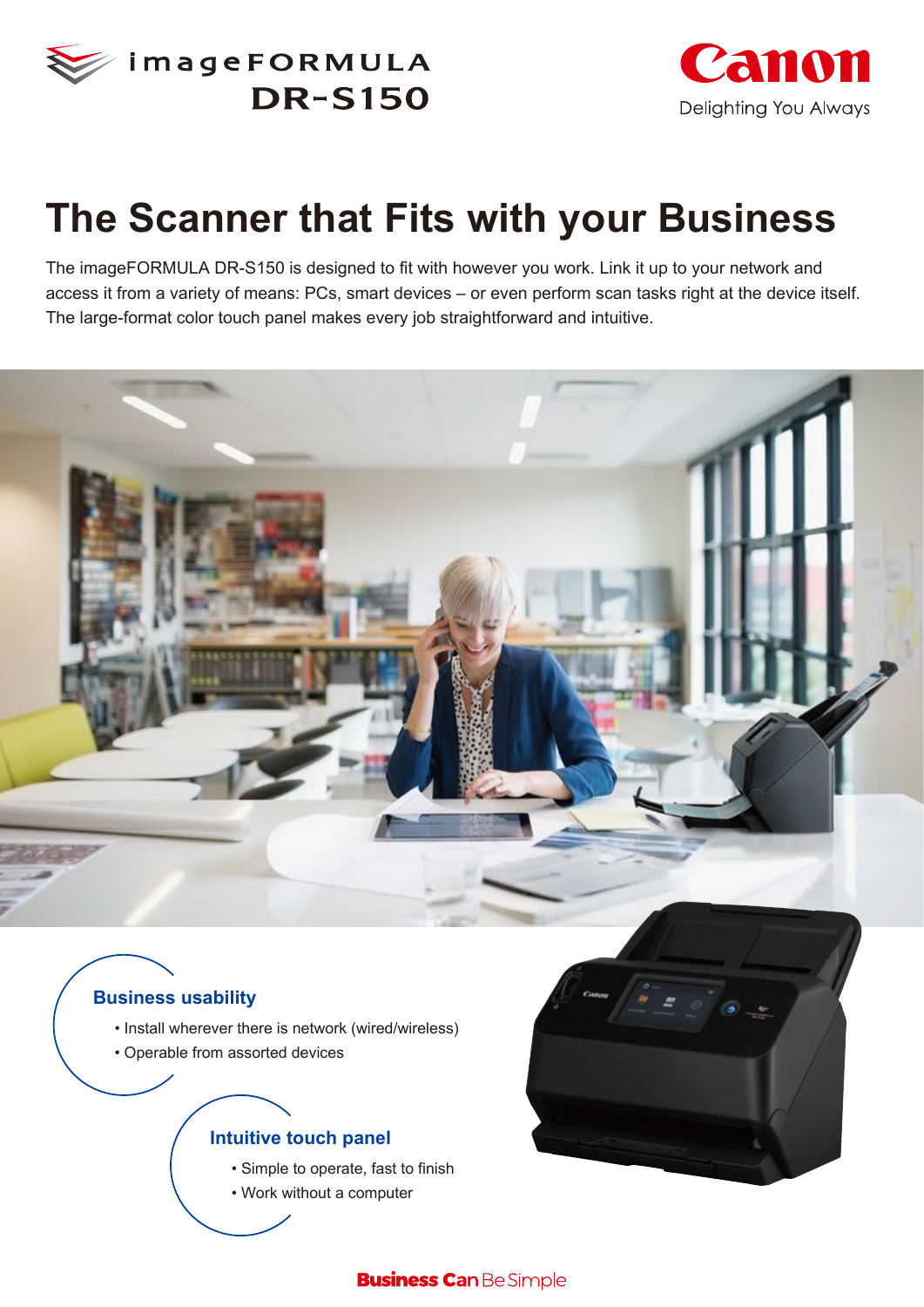## **Work simpler. Work smarter. With the imageFORMULA DR-S150 scanner.**

Connect the imageFORMULA DR-S150 and share its capabilities with every computer on the network. Work from anywhere in the office – and even on your smart device.

The large, intuitive interface of the color touch panel makes it easy to complete your tasks. Simply touch the job title and execute the process you want. It is so easy to operate, your co-workers can complete tasks right from the first use.

| <b>Network Scanner Line-up</b> |                 |                      |                                   |                 |  |
|--------------------------------|-----------------|----------------------|-----------------------------------|-----------------|--|
|                                | <b>NEW</b>      |                      |                                   | $\sim$          |  |
| <b>DR-C225W II</b>             | <b>DR-S150</b>  | <b>ScanFront 400</b> | DR-G2-series (DR-G2140, DR-G2110) | <b>NA-10</b>    |  |
| WIFI                           | WIFI / Ethernet | Ethernet             | Ethernet                          | Ethernet option |  |

## **Install anywhere. Use everywhere.**

## **Wireless/wired network capability**

Connect the imageFORMULA DR-S150 to your office network to share its functions with everyone. Its small footprint means you can place it where bigger scanners will not fit – even at the reception counter where customers can see as you scan the data.



Install wherever you have LAN / Wi-Fi

## **Access from wide variety of devices**

You can operate the scanner from your computer, smart device\* or even at the scanner itself. Scan to your PC, download directly to your smart device to share, or send to a specific network folder – the choice is yours.



Operate from assorted devices

\* To use a smart device, you need to install the CaptureOnTouch Job Tool application to your smart device

\* The CaptureOnTouch Job Tool cannot be used to transfer data to applications

## **Function**

### **Intuitive large-format color LCD touch panel**

The scanner is equipped with a 4.3-inch large-format color LCD touch panel. Designed with operability in mind, the interface is intuitive even for new users, yet optimised for efficiency.

## **DR Processor image processing engine**

At the heart of the scanner is the DR Processor image processing engine. Its high-speed CPU makes fast, high-quality scans possible without dependence on PC performance. It supports the latest interfaces (such as USB3.1 Gen1) and automatically reduces uneven coloring for optimal OCR (Optical Character Recognition).

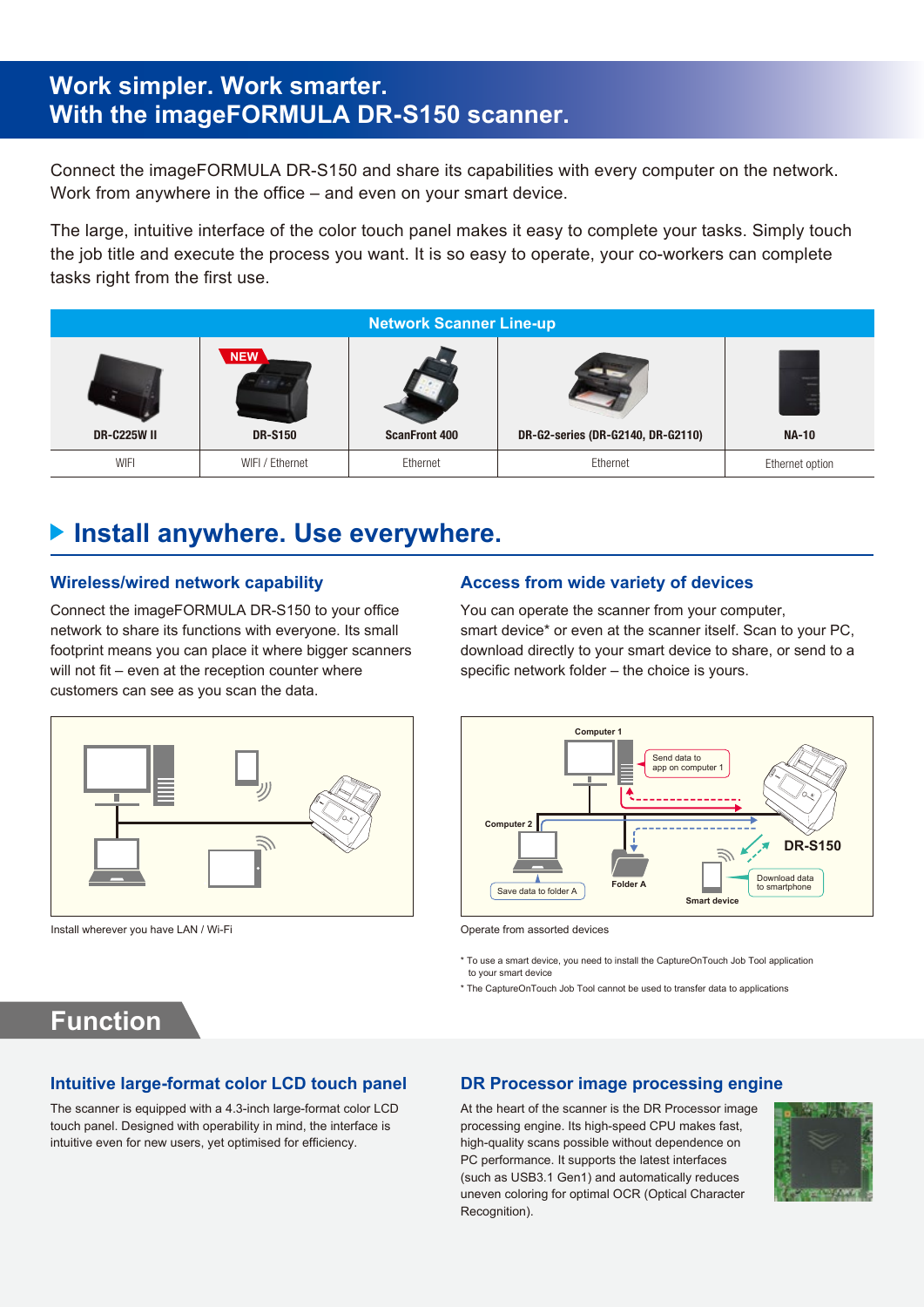

## **Easy menu operation**

## **Intuitive touch panel**

Scan settings and storage folders can be registered in advance, so you just have to select the procedures you want from the touch panel. This shortens and simplifies the process, reduces mistakes and lightens the administrator's workload.



## **Standalone capable**

Use the touch panel to select and execute jobs registered on computers or smart devices on your network. There's no need to return to the computer when the job is complete. You can even specify a shared folder for storing data, so you can do all your scanning work at the scanner, without using a computer.



Pre-set processes help reduce errors. Execute jobs directly from the scanner.

## **Active Threshold**

Brightness and contrast are automatically optimized for each document, eliminating the need for advance preparation and manual categorization for different forms.



### **Barcode/2D code module**

The scanner recognizes a wide variety of barcode/2D barcode standards:

- Barcode module: EAN/JAN, PC-A, UPC-E, ITF, CODE39, CODABAR (NW-7), CODE128
- 2D barcode module: QR Code, PDF417, Data Matrix (DataCode)